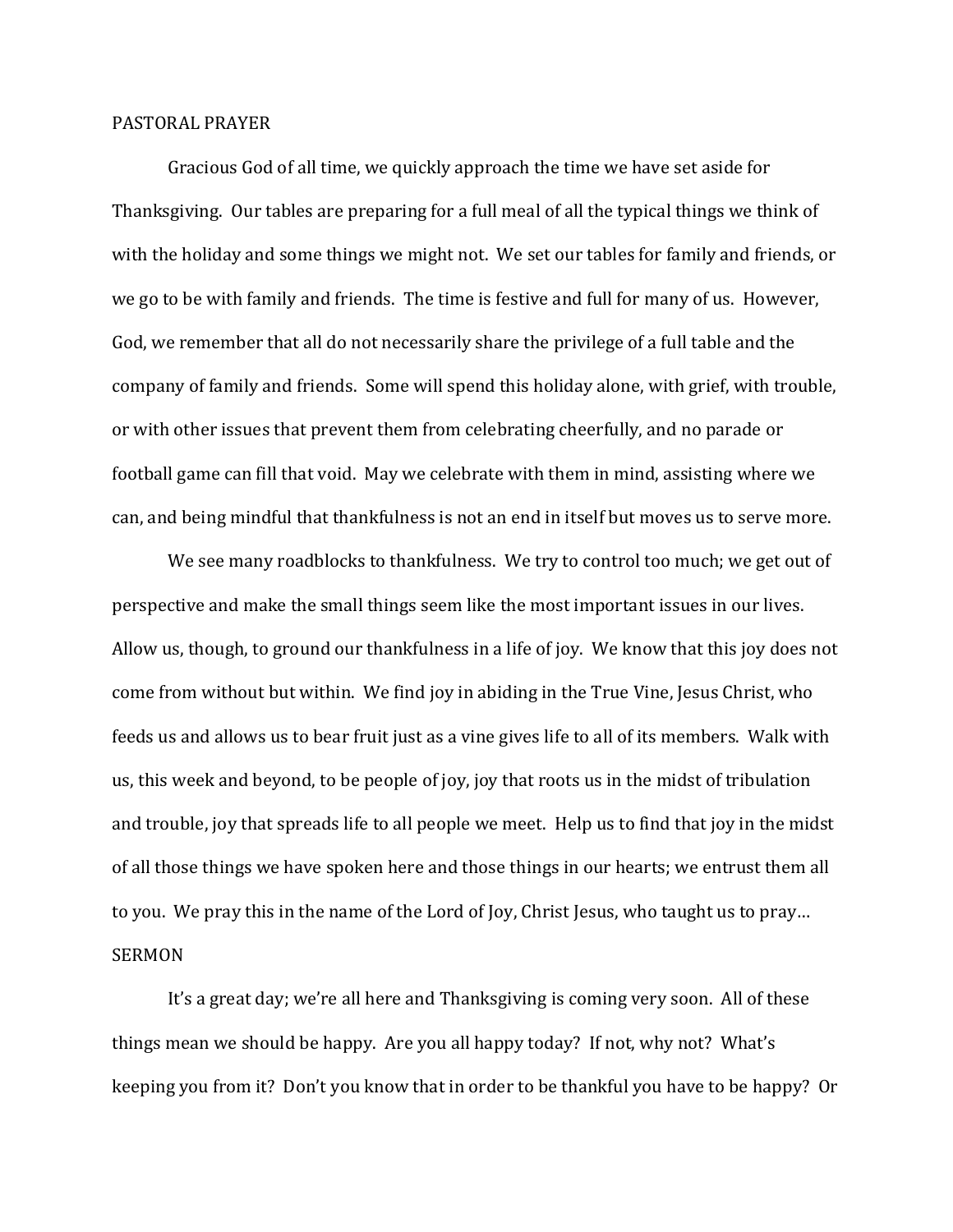can we just choose a happy mindset? Aren't we supposed to be happy at all times as a Christian? No, that doesn't always work in life, and we shouldn't chase our tails that way.

There are too many so-called "self-help" gurus that think that life is all about mindset; once we change our mindset, everything will be all happy and beautiful. They believe we can choose to be at our best at all times. There are many Christian authors that say the same thing, but the message here is bankrupt. Maybe, in the moment, we can choose happiness. However, we can be led to think that the only reason life is not fantastic is because you aren't trying enough to be happy. That's an unfaithful perspective and unsupported by scripture. It doesn't lead to thankfulness; it leads to frustration because we aren't always happy and can't be. Happiness doesn't last, but something else does.

We do have some control of what we believe and how we feel, but we also recognize that we can't control how we respond to certain things. You can't choose not to grieve. You can't choose not to be unhappy about how something goes down at work that truly affects you. You can't just decide you won't be unhappy about an unfortunate circumstance happening to your family. There are many psalms where the author cries out in grief and struggle, asking, "Where are you, God?" They may be overcome by the struggle in the moment, but it resolves itself into hope in the future. They are grounded in something that leads them to resolve that God will be with us through all times and that the future has great possibility, and that is not happiness. It's not about personal responsibility in fostering happiness, and, therefore, thankfulness, or counting on outside circumstances to make us happy and thankful; we root ourselves in the one who holds us, our circumstances, and how we can grow. We root ourselves in the True Vine, and that grows into a life of faithful joy. Thankfulness follows. You've heard me discuss joy in the past, but it's a good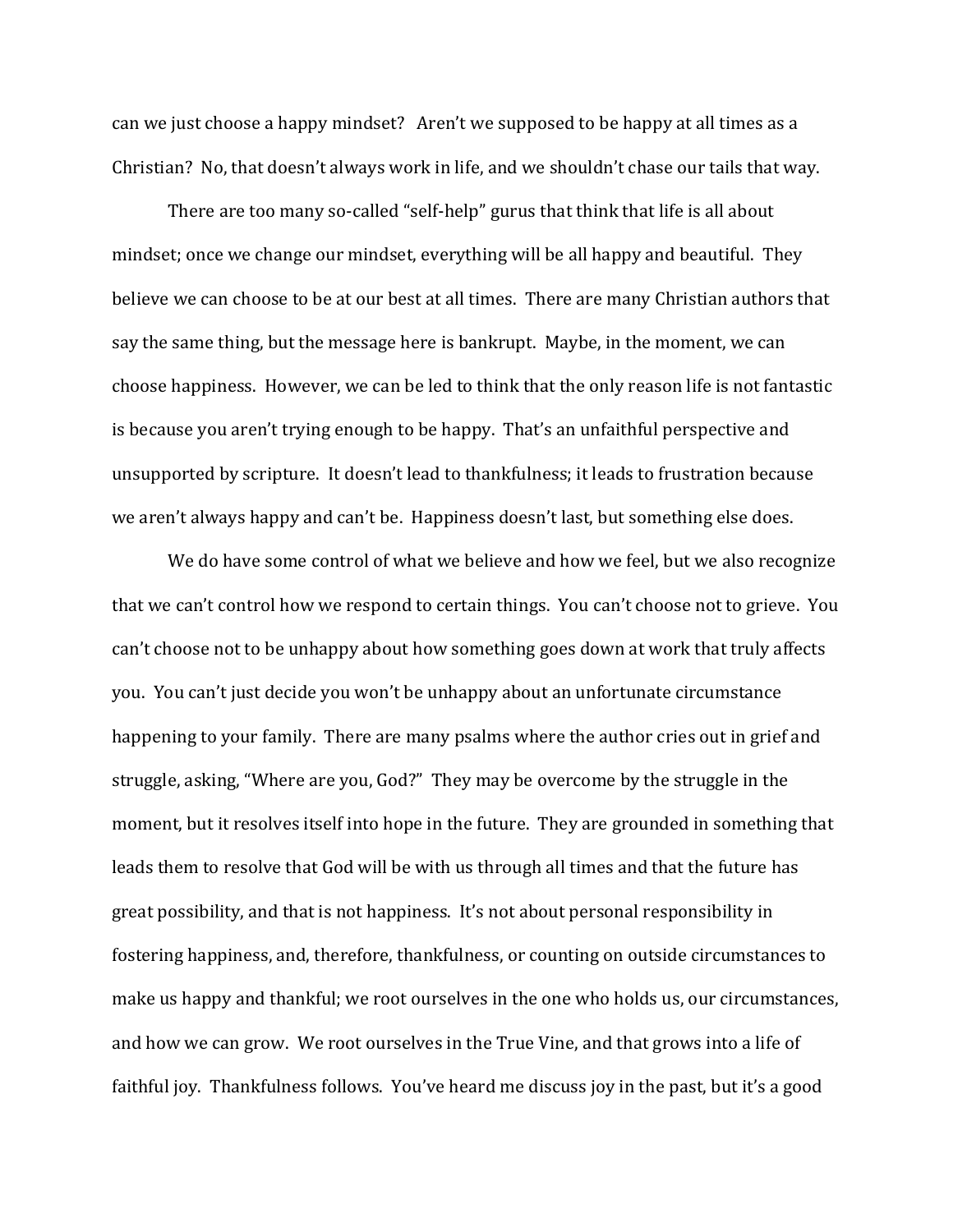time to look at it in depth at this very poignant time of intended joy. Let's take a look at what joy is, what scripture says about it, and how we foster it, which leads to thanksgiving.

Want to know what makes me joyful? I'm looking forward to time with my new family and my wife in Pennsylvania this week. It gives me joy to reflect on the service of Church Conference and celebrating jobs well done. It gives me joy to see the Bears win each week and to see the Packers lose. No, wait, that just makes me happy, but it's pretty close. Let me take some time to address a few preconceived notions. Our culture uses joy and happiness as synonyms; it thinks these are two words that describe the same thing. I present to you that they are far from the same. Our culture feeds on happiness because it thinks that happiness provides deep content, but it keeps coming back to the same reservoir to feed more. But happiness doesn't provide content. Happiness is of-themoment; happiness comes and goes as it pleases. Happiness, well, makes us singularly happy. We cannot be sad or grieve or struggle when we are happy. It's like candy; it makes you feel good in the moment, but then it goes away and you can't recapture it. It's not a bad thing, but it's not consistently sustainable. You've heard me say that it doesn't tell us to be happy in the Bible. It doesn't anywhere. Never think that Christ calls you to be happy; Christ leads us to be joyful. Joy is different. Joy is not of the moment. Joy does not come and go but lasts. Joy gives hope for the future and perspective on the past. Joy doesn't come from what is around us but what is in us. We don't try to be joyful; we grow in joy.

Our first scripture tells us the source of joy. In these chapters of John, Jesus knows he is about to go away, and he provides his followers with advice for the future. This is one of the most reassuring passages in the bible, but it is also one of the most re-orienting. "I am the True Vine," he says, "and my Father is the Vine Grower…Abide in me as I abide in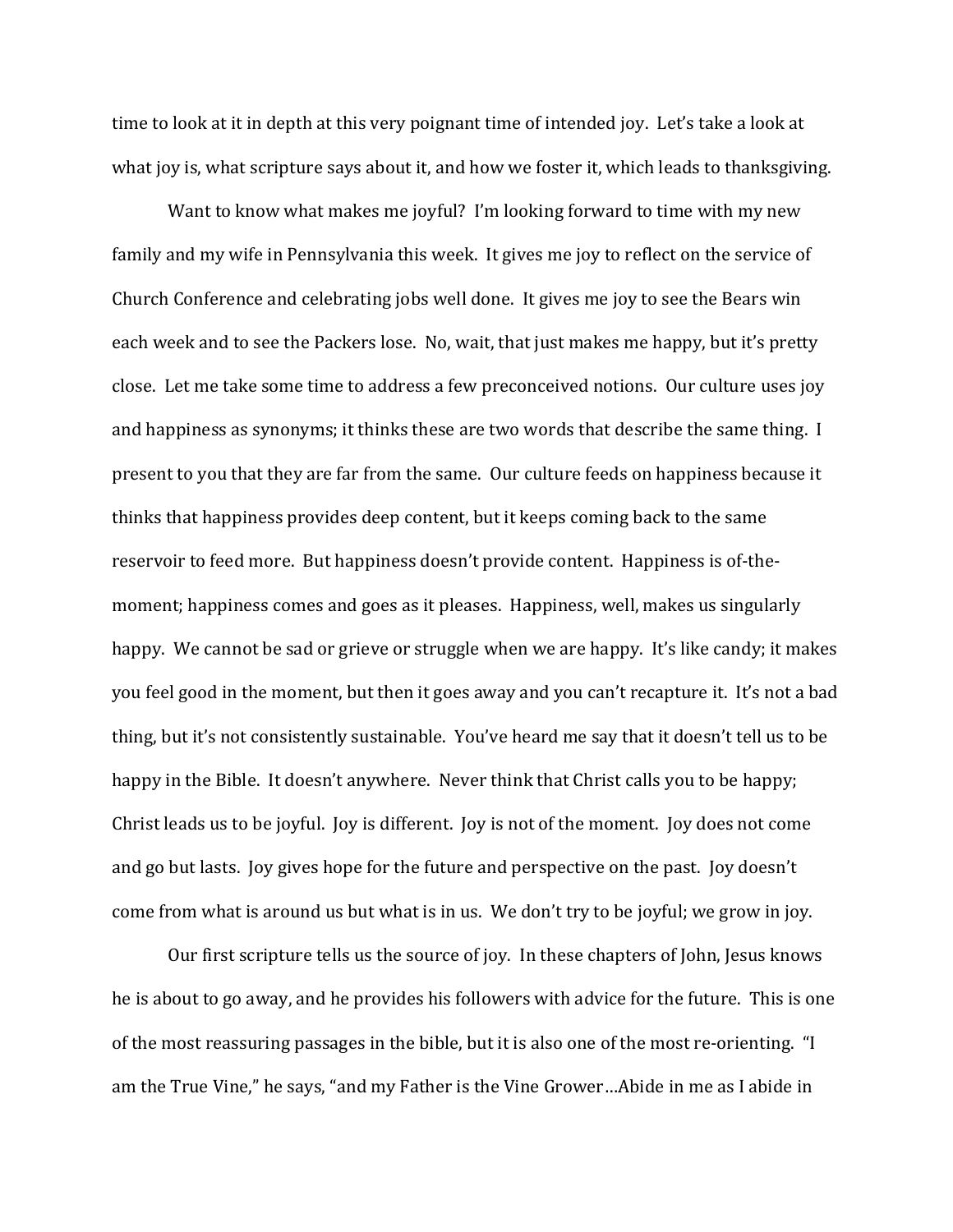you." I love this language of abide. It literally means that we rest, we live in, we put everything in Christ. That sounds gooey and lovely, but it means something real and deep. It sometimes means we be uncomfortable, that we sacrifice, that we go and we do that which we do not want. Often when we get up and do those things we'd rather not we find richness; we find true joy and growth in union with Christ.

I think this is a very rich image that we can decipher and find deeper meaning. We want to take as a threat or admonition that we can be cut off and thrown away if we are not obedient, but there is no real threat to that in this passage. It's more of a frank observation and the reality of a plant. Think about how a real vine works. When the branches don't take in nutrition, they become malnourished and quickly die. However, when nutrition is brought in, the branch flourishes. It buds, it bears fruit, it grows in new ways. But it needs tending to grow all the more full and ripe. In the same way, we need tending and ripening. When we abide in Christ, we seek to grow always. We seek to become the best member of the Body of Christ we can possibly be. As a result, we will find those places where we need tending and growth. Almost literally, we will need to cut off parts of our lives that do not sustain Christian growth. It may be a place of selfishness, a place of self-righteousness, a lack of honesty, or a place of anger that has not been fully explored. Maybe to cut these things off is to recognize them for what they are. Maybe it's something else for you, but we each have stumbling blocks drawing us away from full relationship with ourselves and God. Abiding in the True Vine helps us grow into what God calls us to be in this world, and in joy.

Have you ever struggled with someone who had less stringent ways they conducted themselves in the world? How about those who are much more stringent than you are? It may be about the Christian life, or personal opinions, or just about anything. They have the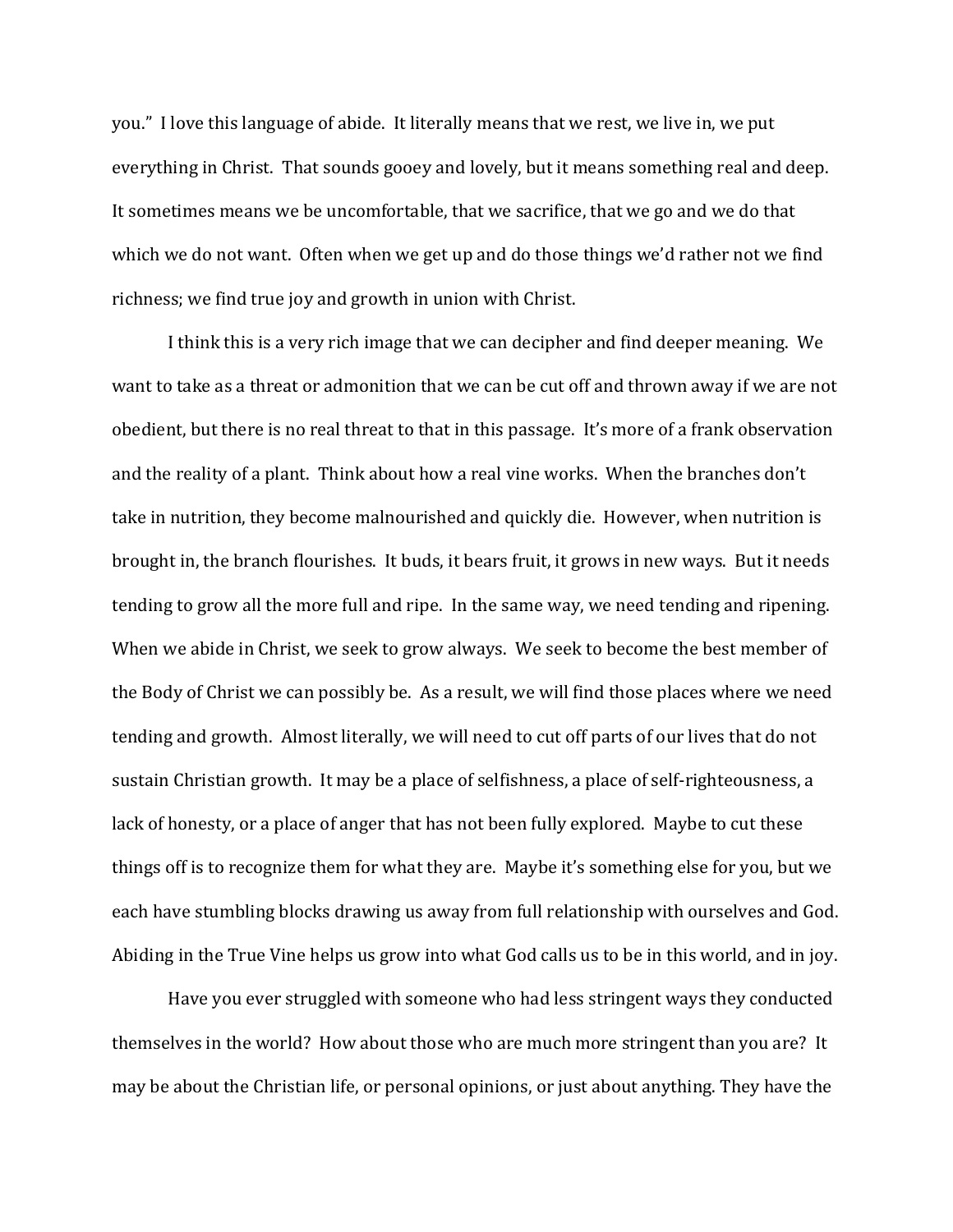ability to affect us, to make us want to correct them. I can be a little more stringent when I lend things to another person, especially my electronics, but I don't see the Christian life as getting everything exactly right. However, when we try to be over-correcting or make people what we want, we are not following Christ; we do not make disciples when we try to convert other people to be just like us, and we find no joy in that either. This scripture from Romans is a little less straightforward about the joyful life. In this passage, Paul is talking about the new Christian life around his immediate context. At this time, there was growing opinion around what was allowable and proper. What we eat was still in question. There were great dietary restrictions with the Levitical Laws, and some who followed this New Way still wanted to adhere to them. Paul gives instructions that it really doesn't matter. Some felt led by their consciences to refrain from certain food and drink, just as many do today. Paul makes exception for that while explaining that we need not condemn those who refrain. In today's age, some Christians prefer to refrain from drinking alcohol or eating certain kinds of food. Jesus makes all things clean, but that's OK. Paul's main point, though, gets easily hidden in the midst of the rest of the narrative in verse 17: "For the Kingdom of God is not food and drink but righteousness and peace and joy in the Holy Spirit." What is external, what we eat and drink, may allow for some measure of religious meaning, but true faithfulness, true joy, comes from within through relationship. That joy is fed by the way that we conduct ourselves, in the way we treat others and work out a faithful life. Some may see Christianity strictly, in a very set and formulaic way. On the other hand, some do not, and both are OK when we live in loving relationship with each other. We all serve the same Christ. A life rooted in the True Vine, a life that lives out this internal joy won't center on other's preferences but will focus on loving relationship.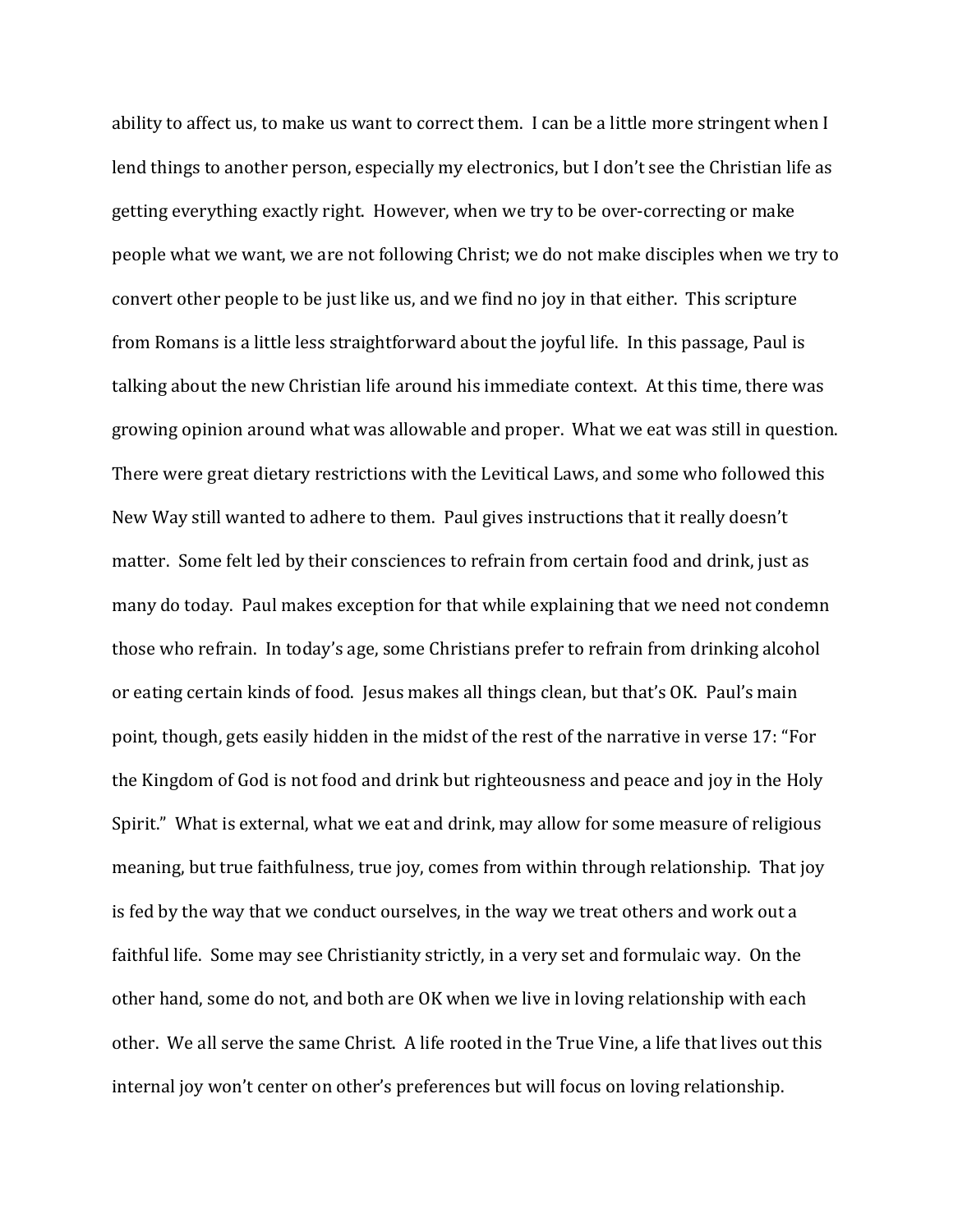In the past, you've heard me discussing fostering a life of joy. We can have joy even when we are not at our best; we can hold onto joy when we grieve, when we are unhappy, when we struggle because joy has a different source and a different fuel than those things. Now we get down to how we can do that in light of our scripture. We know that joy does not come from the outside; it only comes from within, from following and abiding in the True Vine. We can feed our joy from the outside, but joy comes from the heart in relationship with the True Vine. We gain the energy of joy by abiding in him and letting that joy feed us through all parts of life, the happy and unhappy times. When we live into the calling of Christ, we do the same. Being with and serving others can feed that joy because Christ calls us to be in relationship with one another. When we love our neighbor and serve selflessly, we are abiding in the True Vine and his teachings. At Bible study, we discussed "Joy to the World." We will sing it very soon, and very intentionally. We do not sing "Happiness to the World," for the Lord has come and that does not make us happy. It makes us joyful, as his coming changed everything and lasts when happiness fails.

 I believe we find joy when we are living fully as who we are, because we find who and how God wants us to live. I find joy when I hear people engaging with my sermons, for I'm living as God intends me to live and people are questioning how they can live better with Christ. How do you discover joy? I think we can when we gather with family and friends this holiday. That is not the source of our joy, but it feeds our internal joy because family helps us live into the relationship that the True Vine prompts. Little things around us can prompt joy when they remind us of good times with family and friends. There again we recognize the importance of relationship and how it defines us as humans. When we